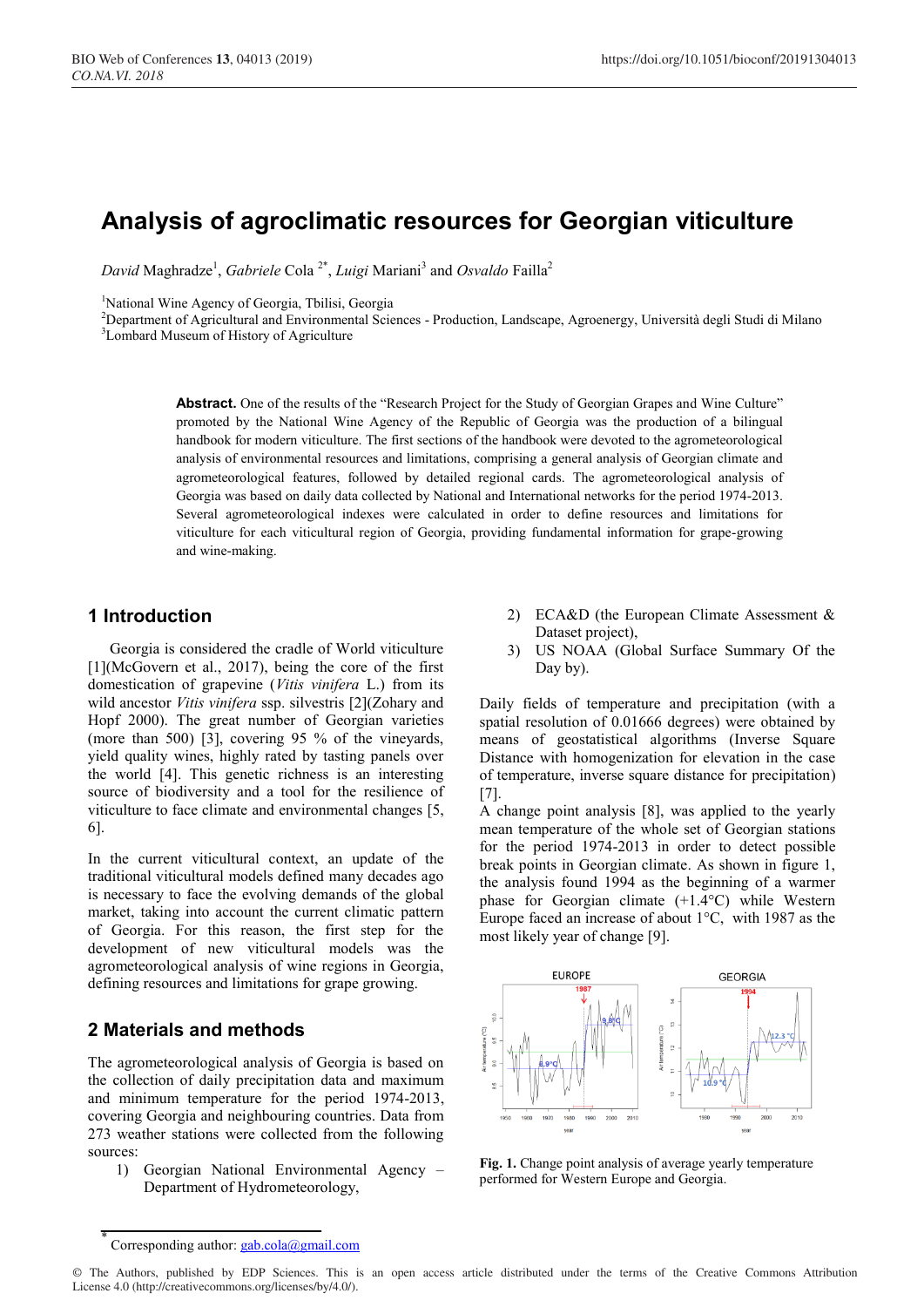The delay in the change of temperature between Georgia and Western Europe could be an effect of the progressive dilution of the Oceanic signal as it moves into the European continent. The abrupt change observed for Georgia could be directly related to the transition from a negative to a positive phase of the circulation index AMO – Atlantic Multidecadal Oscillation - that took place in 1994, a transition triggered by years of strong positive values of the circulation index NAO - North Atlantic Oscillation [10] - that started in 1987.

Based on this evidence, the agrometeorological characterization of Georgia considered two periods:

1) 1994-2013 - adopted for the characterization of current climate, thermal indexes and phenology.

2) 1974-2013 – adopted for the computation of the extreme event indexes and for water balance elaborations, when larger time spans are needed in order to obtain robust results.

The agrometeorological characterization was performed at the national and regional level and comprises the following analysis:

1) Köeppen – Geiger classification - one of the most widely used systems for classifying the world climates, based on the annual and monthly averages of temperature and precipitation [11, 12]. In Georgia the following types are present: ET, Dfa, Dfb, Dfc, Cfa, Cfb, Cfc and Bsk. The Köeppen – Geiger classification.

2) Bagnouls Gaussen Diagram - based on average monthly data of precipitation, mean temperature and absolute minimum temperature referred to the 1974- 2013 period, this diagram provides information about drought conditions, water excess and risk of frost. Diagrams were performed for each grape growing region, distinguishing among different elevation belts (0- 250, 250-500, 500-750, 750-1000, 1000-1250 m).

3) Thermo-pluviometric features - maps of yearly precipitation, maximum and minimum yearly temperature (1994-2013)

4) Thermal Resources and Limitations - maps of Winkler index, beginning of vegetative season, day of beginning of flowering, day of Fruit Set, beginning of Vegetative Season (reffered to the 1994–2013 period), Summer Stress, Spring Frost, Winter Frost (referred to the 1974–2013 period).

Phenological information was obtained by means of a tailored phenological model developed for Georgian varieties [13].

The risk of summer stress was expressed as the percentage of the years of the reference period with at least 7 days with maximum temperature above the 35°C threshold, the risk of spring frost as the percentage of the years of the reference period with spring minimum temperature below the -2°C threshold and the risk of winter frost as the percentage of the years of the reference period with winter minimum temperature below the -15°C threshold.

5) Water Resources and Limitations: by means of maps of Reference Crop Evapotranspiration ET0, Maximum Evapotranspiration ETM, Real Evapotranspiration ETR, Water Excess and Water Shortage (for the period 1974– 2013). ET0 was calculated by means of the Hargreaves

and Samani method [14], ETM by applying dynamic FAO crop coefficient Kc [14].

ETR, Water Excess and Water Shortage were calculated by means of a daily water balance based on a single layer soil reservoir. Two AWC were considered: 100 mm to describe soils with low water capacity and 200 mm to represent soils with high water capacity.

## **3 Results and discussion**

The final results presented in the handbook are divided into a general section and twelve regional cards. In the general section, the climate of Georgia is discussed, taking into account its circulation drivers and the previously discussed change point analysis, detecting the climate change of 1994. Finally, national maps of all the agrometeorological indexes are included.

After the general section, regional cards provide a more detailed description of the region's climate together with the maps of the agrometeorological indexes and three tables, containing useful information for vineyard management.

Examples of regional cards contents are presented in figure 2, 3 and 4 with reference to Imereti region.



**Fig. 2.** Imereti region card, climate.



**Fig. 3.** Imereti region card, thermal resources and limitations.